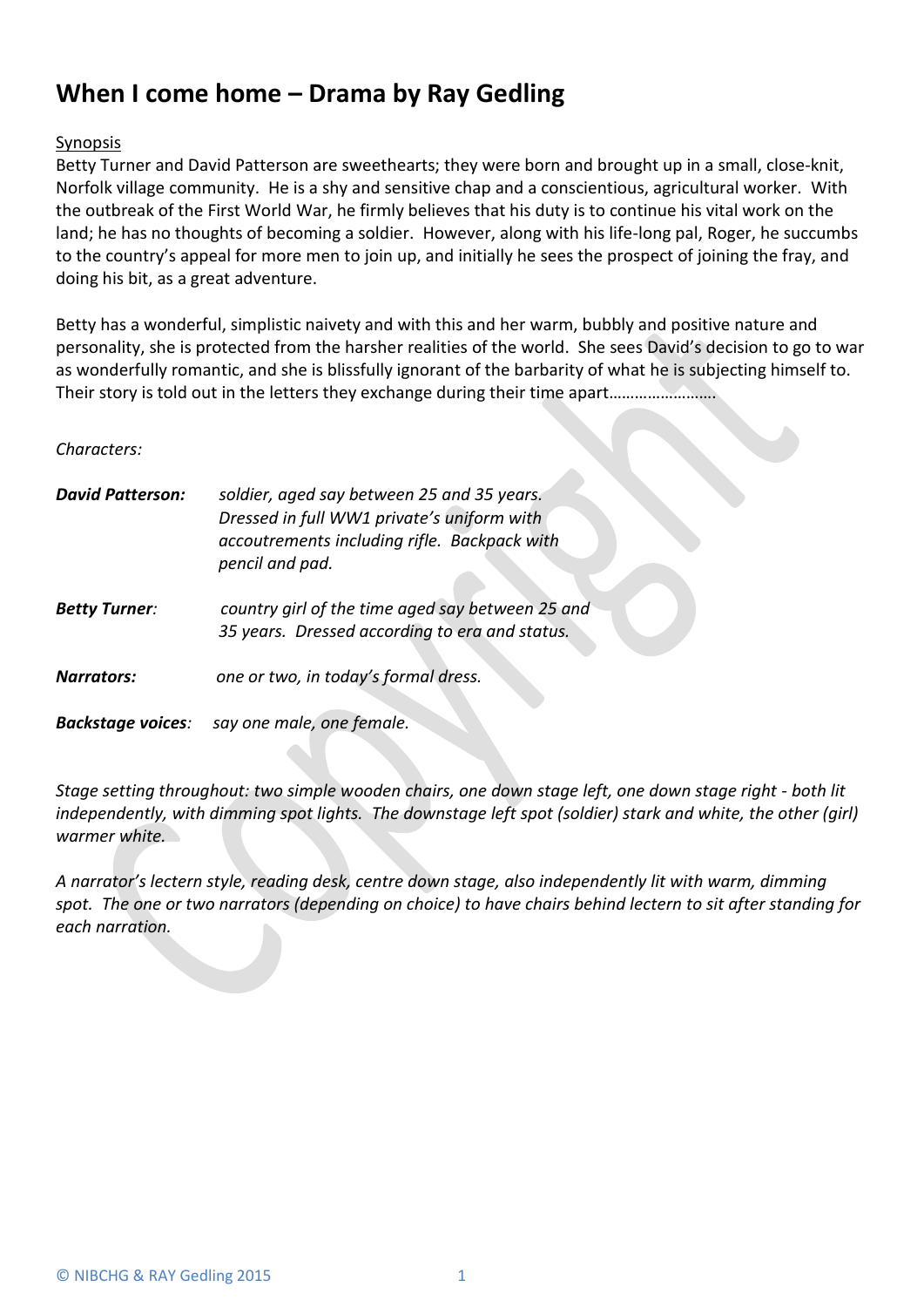## *House lights black out - Recorded music begin - Slides on – When I Come Home, by Ray Gedling*

I'm not the man I used to be before I went to war It changes men, this living hell, to see the things I saw I saw friends fall around me and I saw them breathe their last, I watched them die before my eyes, God knows, I could be next

There's a green cloud drifting overhead it's on its evil way It's melting lungs and blinding eyes and taking lives away And then we put men in the ground, their final resting place Could man do this to fellow man? What a hell of a human race!

My body may be broken but my mind stays ever strong I dream when this war's over, I'll be back where I belong But If the Good Lord calls me and I die here for this cause My heart will be in England underneath those English stars.

> Kingfisher fly, down by the shoals There by my little church where the oak trees grow My true love she'll be waiting with everyone I know We'll all be together when I come home; we'll all be together when I come home

I'll join the glorious fallen here down in their muddy tombs There'll be no stone to mark my grave no place to lay your blooms But Beatrice when you need me, I'll be where the wild geese fly Looking down upon you from the sapphire Irstead skies

There's part of me will always be beside those golden fields Where seas of corn and barley wave in Norfolk's summer breeze I'll be by every hedgerow and on every Irstead lane Each poppy in the sun is me, my love, we'll meet again

> Kingfisher fly, down by the shoals There by my little church where the oak trees grow My true love she'll be waiting with everyone I know We'll all be together when I come home; we'll all be together when I come home

I dreamt of golden mornings, with a sunrise on the hill When a bugle sounded ceasefire And the world stood calm and still Friends and foe agreed as one to lay their weapons down Bayonets, rifles, uniforms lay scattered on the ground

For now please pray my Beatrice, dear, that I'll be home once more By glorious peaceful Alderfen, far from this canon roar One day when it's all over, all this madness here in France We'll sit by gentle waters where the swallowtails will dance

> Kingfisher fly, down by the shoals There by my little church where the oak trees grow My true love she'll be waiting with everyone I know We'll all be together when I come home; we'll all be together when I come home.





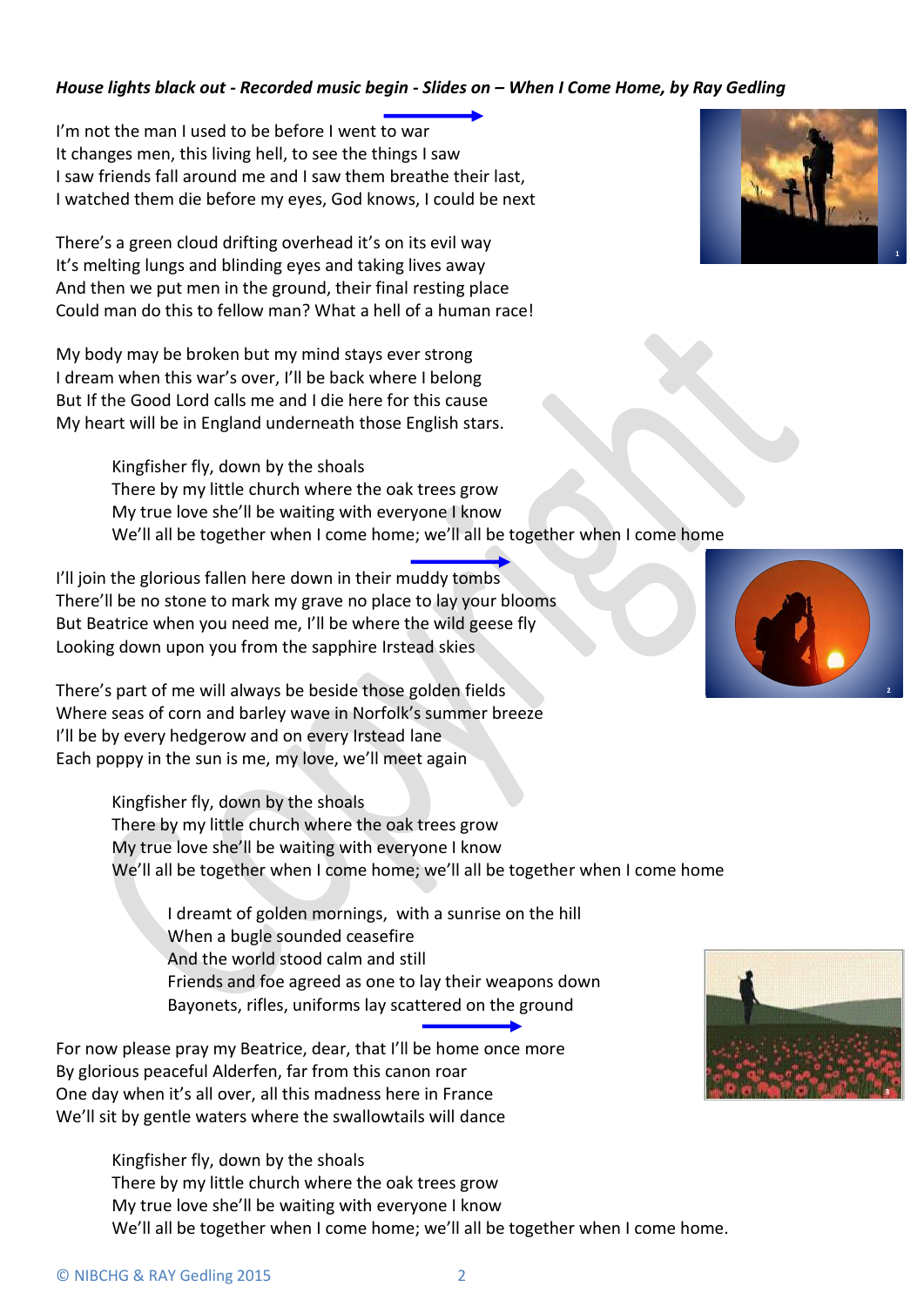|             | Narrator light up                                                                         |
|-------------|-------------------------------------------------------------------------------------------|
| Narrator 1: | That song was written by his family in memory of John Horace Pestell, a local man,        |
|             | and one of the 140 men of our three villages who went off to fight in the first world     |
|             | war. Horace, known locally as Jack, was one of those who returned alive - but he          |
|             | came home having lost an arm in the conflict. 32 of our villagers never came home         |
|             | at all.                                                                                   |
|             | At the outbreak of war, Jack Pestell lived in Irstead Street with his wife, Beatrice, and |
|             | their four children; he was an agricultural worker, as was his father before him and      |
|             | he too had lived in Irstead Street. Like many of his contemporaries, Jack answered        |
|             | the call to war and suffered the consequences. He came back home to Irstead and,          |
|             | despite his disability, he worked hard earning a living; he did various jobs - one was    |
|             | working as a drover, when he'd walk cattle to both Norwich and Stalham markets.           |
|             | Sadly, his wife, Beatrice, died very young and Jack struggled to bring up his family      |
|             | alone through very hard times. In later life he lived in King Street and he was a         |
|             | familiar sight, right up to the sixties, pedalling his tricycle around the villages.      |
| Narrator 2: | This evening we pay tribute to that generation  to the families and individuals of        |
|             | our villages, who lived through that time of hardship and struggle.                       |
|             | We pay particular tribute to the men of our villages who fought, but also to their        |
|             | families left behind here, largely unaware of the brutality being faced overseas by       |
|             | their fathers, husbands, sons and brothers.                                               |
|             | Any theatre of war is harrowing, but we can only imagine what it must have been           |
|             | like for our local men, whose lives had been spent living and working in the              |
|             | tranquillity and peace of these idyllic, beautiful surroundings.                          |
|             | They were ordinary countrymen doing countrymen's work; they included marsh                |
|             | men, agricultural workers, harvesters, ploughmen, cow men - their working                 |
|             | environment was the field and the soil - their work was governed by nature, by the        |
|             | weather and the seasons.                                                                  |
|             | Country life had hardly prepared them for the killing fields of France.                   |
|             | From the gentility and the peace of the Norfolk meadows and pastures, our men             |
|             | suddenly found themselves thrust amongst the savagery and carnage of                      |
|             | Passchendaele and the Somme - the most barbarous conflict ever known to                   |
|             | mankind!                                                                                  |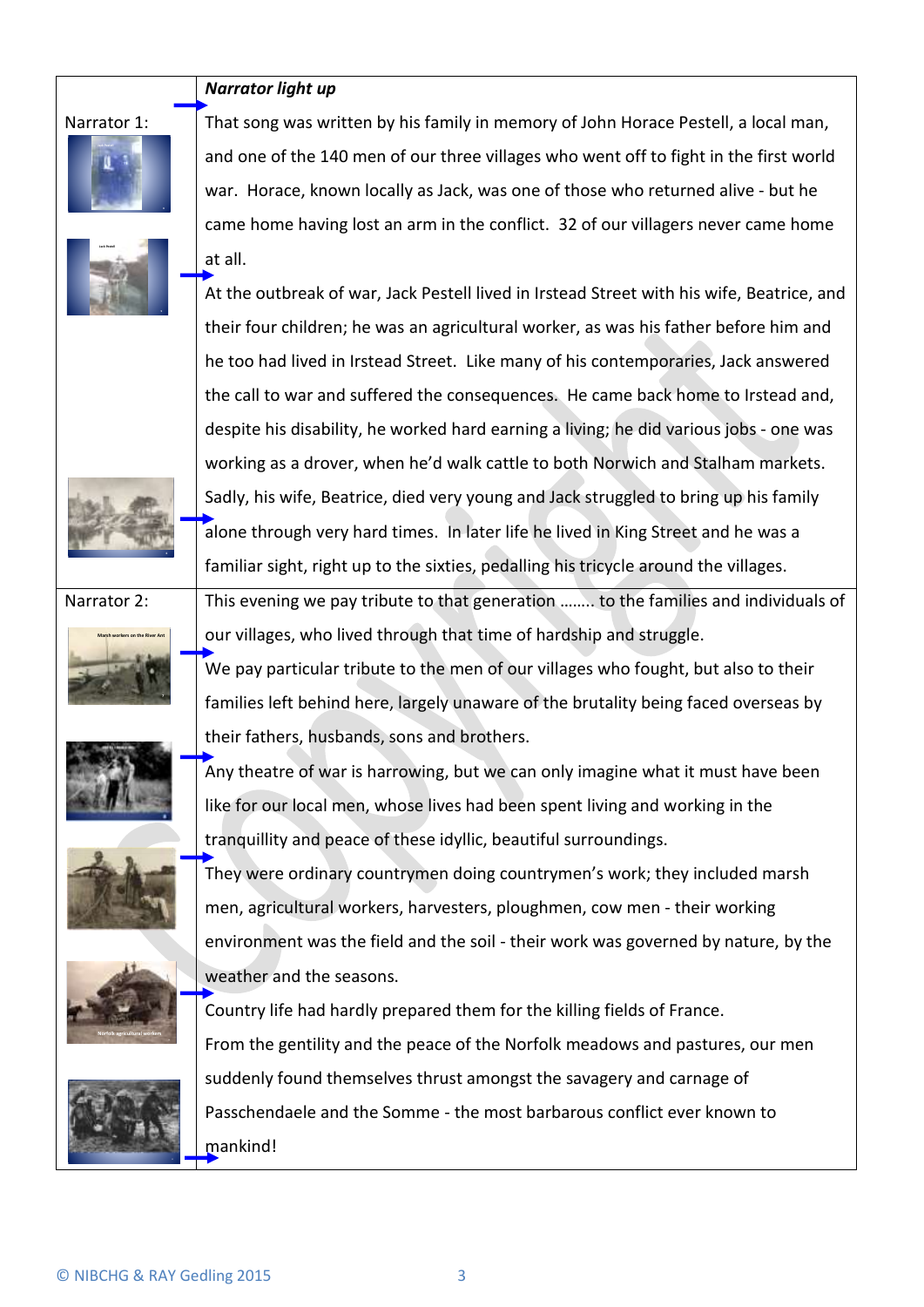| Narrator 1: | Our story this evening is told through our fictional character, David Patterson, a      |
|-------------|-----------------------------------------------------------------------------------------|
|             | young man born and bred in one of our villages - an agricultural community nestled      |
|             | discretely on the shores of Barton Broad. David had known Betty Turner since they       |
|             | had been in the same class in the little village school. They became sweethearts        |
|             | after David, then seventeen, and in response to a dare from his best friend, Roger,     |
|             | had asked her to dance at an evening social gathering in the church hall. Betty lived   |
|             | in the village with her mother, father, younger brother and two younger sisters - her   |
|             | father was typical of so many of the area at that time and worked as a marsh man,       |
|             | cutting reed and sedge on and around the Broad; he also kept a small-holding which      |
|             | had been handed down through generations of the family.                                 |
| Narrator 2: | David and Betty had been 'walking out together' for five years and had been             |
|             | engaged for two; the entire village had been anticipating their marriage for a good     |
|             | while, and he was often teased by family and friends who advised him to, "Make an       |
|             | honest woman of her before she changed her mind".                                       |
|             | They were a popular couple; he was a tall and strong lad with a quiet manner and        |
|             | shy ways, while she was a bubbly girl who chattered constantly, and she was full of     |
|             | fun and life and charm.                                                                 |
|             | Betty was a generous and caring girl who gave freely of her time to help anyone in      |
|             | need. She worked in domestic service two days each week at the village 'big house',     |
|             | and for the rest of the week, she assisted her mother who took in washing for the       |
|             | locals.                                                                                 |
| Narrator 1: | David's best friend from the village was Roger - they had been inseparable pals since   |
|             | childhood, remaining close friends throughout their lives. They worked hard             |
|             | together, side by side on the farm. David had become a skilled and respected            |
|             | ploughman and with his horse team, he was a familiar sight on the fields around the     |
|             | village.                                                                                |
|             | Roger, in turn, was a natural cowman and he looked after his dairy herd with great      |
|             | care, pride and affection. Both men were highly regarded by their employer, Major       |
|             | Kitson, the wealthy local land owner.                                                   |
|             | At the outbreak of war, the two friends had convinced themselves that their             |
|             | agricultural work was vital to the war effort, although they had occasionally talked of |
|             | joining up. After a year, recruitment across the country was slowing down and           |
|             | particularly so in Norfolk, so when a poster appeared in the post office, urging men    |
|             | to enlist, the two pals answered the call and left for war.                             |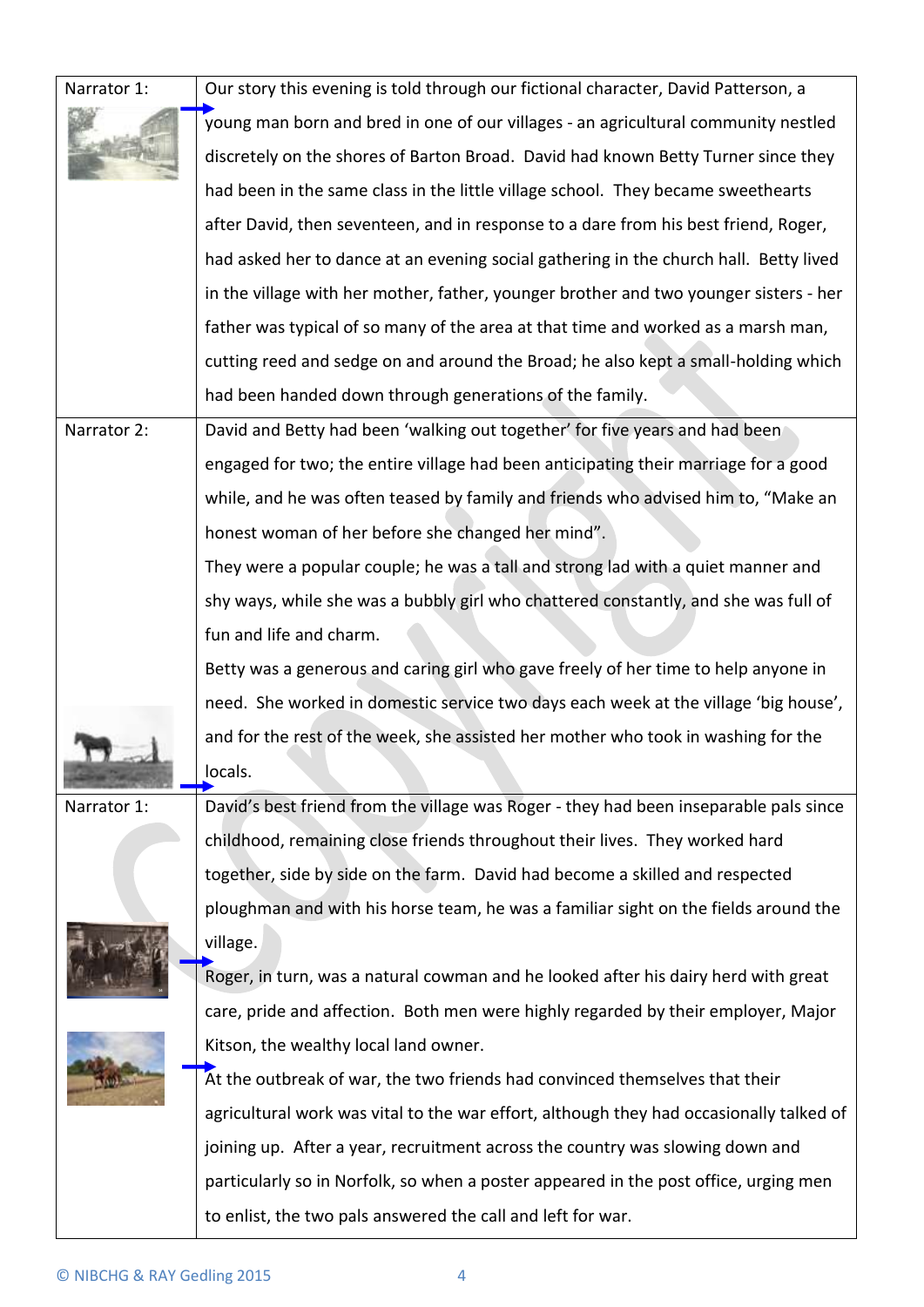| Narrator 2: | David lived with his mother, she had been a widow for ten years since David's father                                                                                                                                                                                                                                                                                                                                     |
|-------------|--------------------------------------------------------------------------------------------------------------------------------------------------------------------------------------------------------------------------------------------------------------------------------------------------------------------------------------------------------------------------------------------------------------------------|
|             | had died; David was their only child. His mother was in poor health, so the two                                                                                                                                                                                                                                                                                                                                          |
|             | families agreed that in David's absence, while he was away at the war, Betty would                                                                                                                                                                                                                                                                                                                                       |
|             | keep an eye on Mrs Patterson and assist her in the home. She would be a                                                                                                                                                                                                                                                                                                                                                  |
|             | companion and carer for her future mother-in-law and, true to her caring nature,                                                                                                                                                                                                                                                                                                                                         |
|             | she took on the task willingly. David's mother was more world-wise than Betty and                                                                                                                                                                                                                                                                                                                                        |
|             | so she was much more aware of the dangers faced by her son in France.                                                                                                                                                                                                                                                                                                                                                    |
| Narrator 1: | On 30 July 1917, the 8th Norfolks, worn out, tired and under fire, would be waiting                                                                                                                                                                                                                                                                                                                                      |
|             | in front line trenches in the Comines Canal area of Flanders. The two Norfolk lads,                                                                                                                                                                                                                                                                                                                                      |
|             | David Patterson and his lifelong friend, Roger, were awaiting their orders to go over                                                                                                                                                                                                                                                                                                                                    |
|             | the top at the start of the butchery of the third Ypres offensive, a bloody, mud-caked                                                                                                                                                                                                                                                                                                                                   |
|             | nightmare, later known as the Battle of Passchendaele.                                                                                                                                                                                                                                                                                                                                                                   |
|             | Narrator light fade - soldier light up                                                                                                                                                                                                                                                                                                                                                                                   |
| David:      | Enters from back stage in full WW1 kit and rifle over shoulder; hangs rifle and back<br>pack over chair back; takes out pencil and pad from pack and sits down to write<br>letter. According to director's guidance, some lines to be spoken while he appears<br>to be writing, while some lines spoken as he looks over audience as if rehearsing<br>them mentally - demeanour throughout upbeat and positive, smiling. |
|             | My dearest darling Betty, I'm so terribly sorry my dearest that I haven't been able to                                                                                                                                                                                                                                                                                                                                   |
|             | write to you for quite some time. You see, we've had many weeks of training and                                                                                                                                                                                                                                                                                                                                          |
|             | we weren't ever given much time to ourselves. They have worked us really hard and                                                                                                                                                                                                                                                                                                                                        |
|             | we've been working non-stop, and every day we've been hard at it. There's been                                                                                                                                                                                                                                                                                                                                           |
|             | nothing but marching, sleeping and eating, but it's been a good time, Betty. Roger                                                                                                                                                                                                                                                                                                                                       |
|             | and me can't wait to get to do some real fighting. We've done lots of shooting at                                                                                                                                                                                                                                                                                                                                        |
|             | targets and yesterday we trained at throwing hand grenades. You wouldn't like the                                                                                                                                                                                                                                                                                                                                        |
|             | noise they make, Betty, because you don't like loud noises do you? You wouldn't                                                                                                                                                                                                                                                                                                                                          |
|             | like being here at all because there's noise and guns going off and grenades                                                                                                                                                                                                                                                                                                                                             |
|             | exploding all the time. Everyone shouts and the sergeant shouts like a bull - you                                                                                                                                                                                                                                                                                                                                        |
|             | wouldn't like him but he's a good chap. We had to pretend to kill dummies with                                                                                                                                                                                                                                                                                                                                           |
|             | bayonets and as we charged at them we had to shout and scream - you would hate                                                                                                                                                                                                                                                                                                                                           |
|             | the noise, Betty, but you get used to it. I really enjoy being a soldier, Betty, and I                                                                                                                                                                                                                                                                                                                                   |
|             | know you will be proud of me. The sergeant says that at the end of the training we'll                                                                                                                                                                                                                                                                                                                                    |
|             | be able to go into town and get a photo taken so I'll get one for you and my dear                                                                                                                                                                                                                                                                                                                                        |
|             | mother and you can put my picture on the mantelpiece.                                                                                                                                                                                                                                                                                                                                                                    |
|             | /continued                                                                                                                                                                                                                                                                                                                                                                                                               |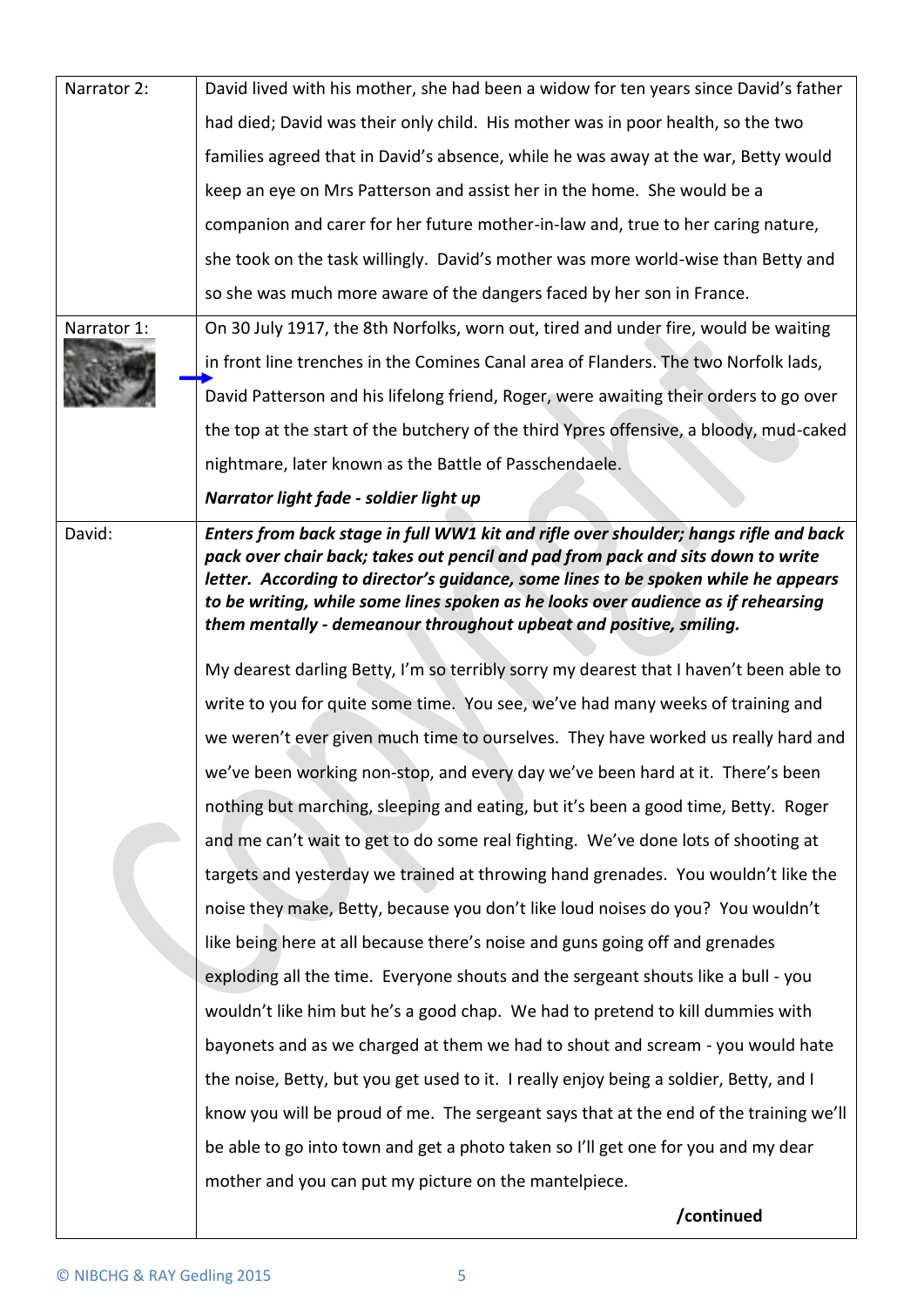|              | Roger and me have met some good mates, here, Betty. There's four of us and we                                                                                    |
|--------------|------------------------------------------------------------------------------------------------------------------------------------------------------------------|
|              | stay together all the time. We sit together for grub in the canteen tent. The grub is                                                                            |
|              | really good, Betty, and there's plenty of it. So don't you worry about me not getting                                                                            |
|              | enough to eat.                                                                                                                                                   |
|              | It looks like I'll be able to get at the Germans soon; the sergeant said the first time                                                                          |
|              | he killed a German he was a bit scared but he got used to it. I can't wait.                                                                                      |
|              |                                                                                                                                                                  |
| Sergeant off | Yelling - stereotypical sergeant major style                                                                                                                     |
| stage:       | Right! Get fell in you horrible lot!                                                                                                                             |
| /continued   |                                                                                                                                                                  |
| David:       | I've got to go now Betty, so I will write again as soon as I can.                                                                                                |
|              | Give my love to dearest mother, Betty, tell her I will try to put a special letter in just                                                                       |
|              | for her the next chance I get to write to you. Goodbye for now my dearest, darling                                                                               |
|              | Betty.                                                                                                                                                           |
|              | All my love, Davy. I'll be with you soon when I come home.                                                                                                       |
|              | Puts on hat, holds rifle upright resting on floor and remains seated in darkness                                                                                 |
|              | Soldier light down, Betty light up                                                                                                                               |
| Betty:       | Enters slowly, carefree manner, happy, smiling, breezy - with pad and pencil, sits<br>and writes. Some lines said aloud with head down while writing, some while |
|              | looking out over audience as if mentally rehearsing - standing and sitting as<br>appropriate.                                                                    |
|              | My Darling Davy,                                                                                                                                                 |
|              | John the postman came running up the path with your letter this                                                                                                  |
|              | morning. He knew it was from you before I even opened it. I think he was as excited                                                                              |
|              | to bring it as I was to get it. I'm glad to hear that you and Roger are enjoying being                                                                           |
|              | soldiers. I am proud as proud can be of you Davy, and I can't wait to get your                                                                                   |
|              | photograph. I was a bit jealous when Molly showed me a picture of her Robert in his                                                                              |
|              | uniform - she was showing it off to people after church on Sunday, so just wait until I                                                                          |
|              |                                                                                                                                                                  |
|              | can show off yours. By the way Davy, the vicar said a prayer in church for you and                                                                               |
|              | Roger—he said we had to pray for you two and all the other soldiers in the war—I                                                                                 |
|              | was rather embarrassed, I could feel everyone looking at me, but it was nice of him,                                                                             |
|              | wasn't it?                                                                                                                                                       |
|              | /continued                                                                                                                                                       |
|              |                                                                                                                                                                  |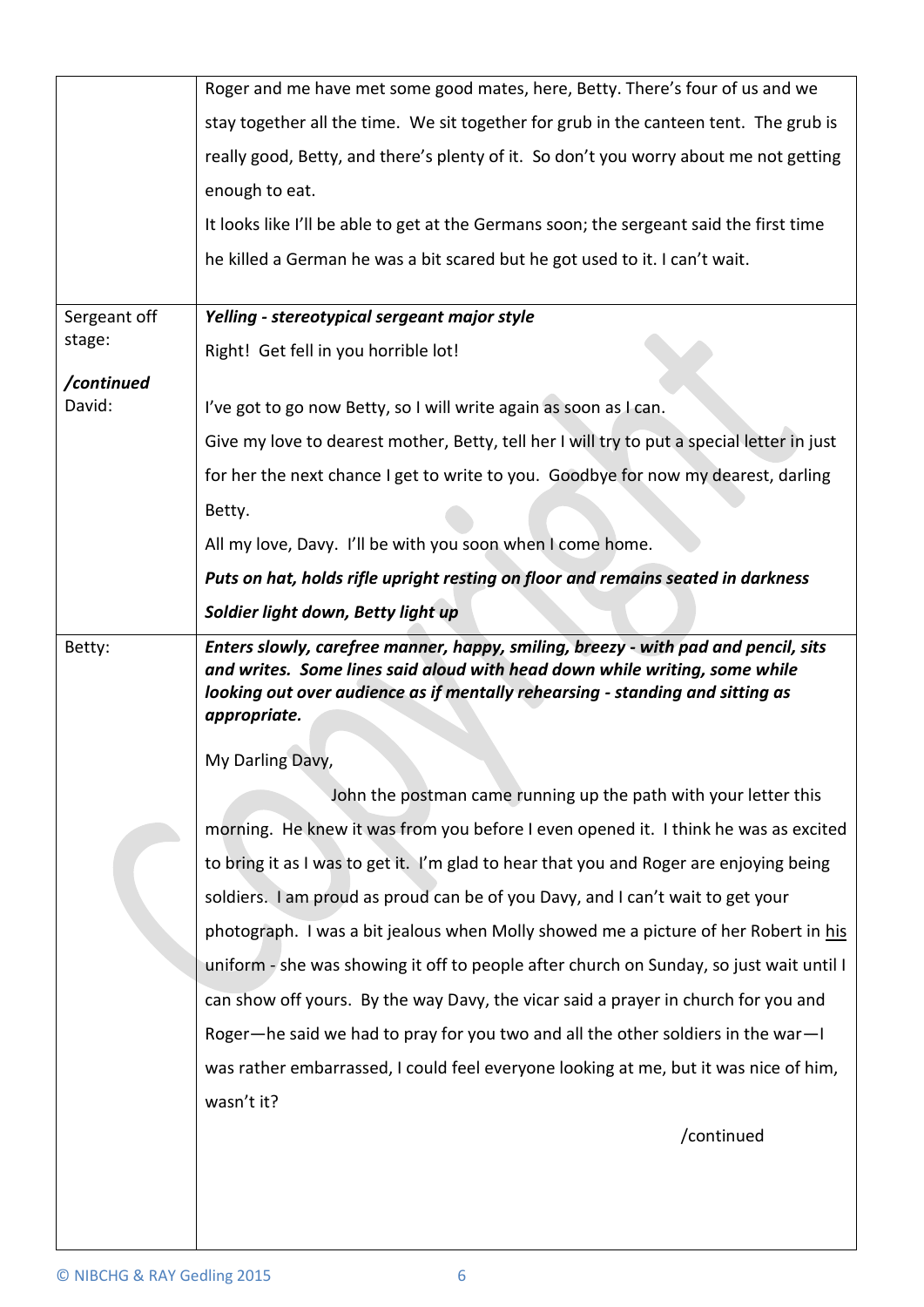| Betty cont'd | It sounds as if you are enjoying your time in the training camp and it does sound very     |
|--------------|--------------------------------------------------------------------------------------------|
|              | noisy, Davy. You know how much I hate loud noises - I jump when my dad fires that          |
|              | twelve bore, it always makes me jump. I read your letter to your mother, Davy, and         |
|              | she started to cry, so I told her not to be so silly. She's feeling much better in herself |
|              | and I took her for a little walk across the low pasture down by the river and she          |
|              | really enjoyed it. We came back and had buttered scones for our tea and she ate            |
|              | more than me. She sends her love. Don't you worry about her Davy because I'm               |
|              | really looking after her. She talks a lot about you and she likes telling me stories all   |
|              | about you when you were a little boy. She often says she's worried about you but I         |
|              | keep telling her that it won't be long before you get back home.                           |
|              | I'll say goodbye dear Davy. John the postman told me yesterday that if I can give          |
|              | him this letter when he passes on his round this morning, he will take it for me, so I     |
|              | will close now my darling before he comes.                                                 |
|              | Your loving sweetheart. Betty. (Exit)                                                      |
|              | Betty light down-narrator light up                                                         |
| Narrator 1:  | As the war progressed, the numbers of men needing to be to be trained as front line        |
|              | troops increased massively, and finding sufficient places to house them all and to         |
|              | train them became a problem. The usual training camps and barracks that were               |
|              | normally used by the regular army across Britain, were soon overwhelmed by the             |
|              | huge numbers of men being recruited in 1914 and then again when conscription was           |
|              | introduced in 1916. It became very clear that additional training places and               |
|              | accommodation for the men would be required. At first, large public buildings such         |
|              | as church and local halls, schools and warehouses were taken over - offered up by          |
|              | the local authority. Thousands of men were also billeted in private homes.                 |
|              | Gradually, new camps were constructed. Some of them were vast affairs, with their          |
|              | own canteens, hospitals, post offices, clubs and so on.                                    |
| Narrator 2:  | The culture shock for men joining up, particularly those from quiet, agricultural          |
|              | areas, was tremendous. Men recruited from Barton Turf, Irstead and Neatishead              |
|              | had been at home in the quiet, peaceful routine of working the fields; some of these       |
|              | men would rarely have ventured further than Norwich or Great Yarmouth. They                |
|              | found themselves being transported across the country in packed, smoke-filled,             |
|              | railway carriages, going off to training camps where they would now be sharing life        |
|              | with hundreds of strangers.                                                                |
|              | /continued                                                                                 |